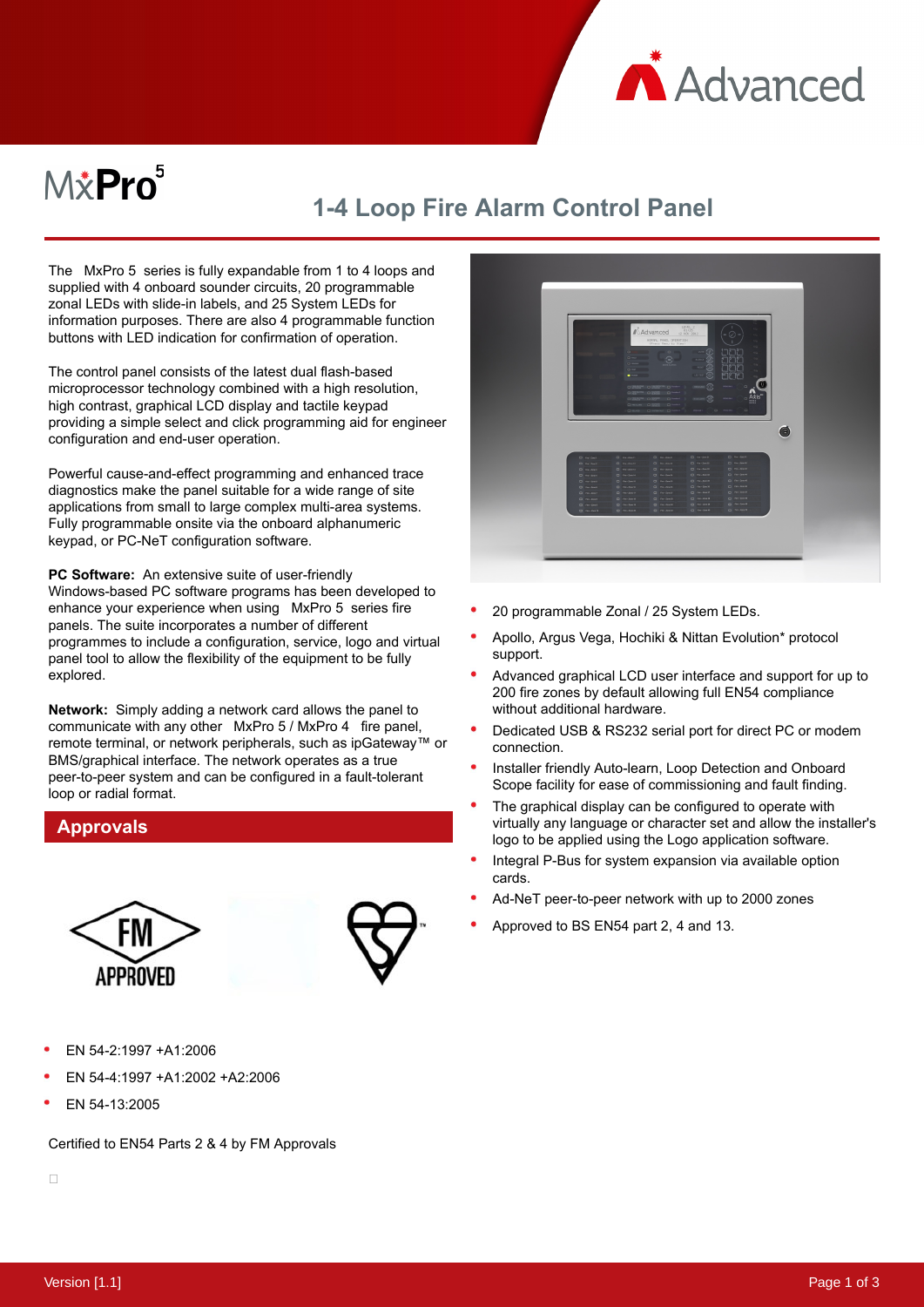| <b>Specification</b>                  |                                                                                                                             |  |
|---------------------------------------|-----------------------------------------------------------------------------------------------------------------------------|--|
| Base Technology                       | Dual flash-based processors with real-time clock, trace diagnostics, programmable languages and<br>character sets           |  |
| Display                               | White backlit 240 x 64 (9.5 inches x 2.5 inches) graphical LCD - 6 lines of 40 characters                                   |  |
| <b>LED Indicators</b>                 | 22 red (1 x Fire, 1 x More Alarms, 20 x Zonal Programmable), 1 green (Power), 13 amber and 12<br>bi-colour (Fault & System) |  |
| Controls                              | Alpha numeric keypad permitting Navigation, Reset, Mute, Silence, Resound, Evacuate, and 4 x<br>Programmable Push Buttons   |  |
| Protocols                             | Apollo (Xp95 / Discovery), Argus Vega, Hochiki ESP                                                                          |  |
| Number of Fire Zones                  | 2000 (200 per individual panel)                                                                                             |  |
| Number of Loops                       | Dedicated 1-4 loop control panel                                                                                            |  |
| Devices per loop                      | Protocol dependent                                                                                                          |  |
| Loop Current                          | 500mA per loop                                                                                                              |  |
| <b>On-Board Sounder Circuits</b>      | 4 x 1 Amp programmable                                                                                                      |  |
| On-Board Relays                       | 2 x 1 Amp 30v AC/DC programmable (10mA, 5v min) - expandable to 4 using MXP-507                                             |  |
| <b>Auxiliary Supply</b>               | 1 x 24v 500mA                                                                                                               |  |
| Programmable Input                    | 1 x monitored programmable input on-board                                                                                   |  |
| Programmable Key Switch Inputs        | 8 volt free inputs                                                                                                          |  |
| <b>Total Available Output Current</b> | 5A maximum available for loop current + sounder outputs + auxiliary supply                                                  |  |
| <b>Mains Supply</b>                   | 200 - 240v 47-63 Hz AC (+10%, -15% tolerance) 1.4A max                                                                      |  |
| <b>Charger Current</b>                | 2A temperature compensated                                                                                                  |  |
| Serial ports                          | 1 x on-board RS232 connection for PC, modem, IP or portable printer                                                         |  |
| <b>USB</b> Interface                  | 1 x USB B type connection for PC communication                                                                              |  |
| Programming                           | On-board keypad or PC running Windows tools                                                                                 |  |
| Event Log                             | 5000 Event & Diagnostic + 500 Fire                                                                                          |  |
| Networking                            | Optional plug in network card (MXP-503 - standard, or MXP-509 - fault-tolerant)                                             |  |
| Enclosure / Colour                    | Steel IP30 / RAL7035                                                                                                        |  |
| <b>Metalwork Options</b>              | Flushing bezel, battery box, utility enclosure, termination enclosure and rack mount                                        |  |

#### **Dimensions and Capacity**

|          | <b>Dimensions</b>        | Cable Entry                                         | <b>Battery Capacity (internal)</b> |           |
|----------|--------------------------|-----------------------------------------------------|------------------------------------|-----------|
|          | $H \times W \times D$ mm | (20mm knockouts)                                    | Min                                | Max       |
| Standard | 475 x 450 x 120          | 19x top, 11x top rear, 2x bottom                    | 24y 4Ah                            | 24v. 18Ah |
| Deep     | 475 x 450 x 190          | 30x top, 11x top rear, 3x bottom                    | 24y 4Ah                            | 24v. 45Ah |
| Extended | 750 x 450 x 190          | 30x top, 6x top rear, 3x bottom plus 2x double rear | 24y 4Ah                            | 24v. 45Ah |

### **Order Codes and Options**

| Enclosure/Protocol | Xp95/ Discovery /Hochiki ESP | Argus Vega | Nittan Evolution |
|--------------------|------------------------------|------------|------------------|
| Standard           | MX-540#                      | MX-540#V   | MX-540#N         |
| Large-Deep         | MX-540#D                     | MX-540#VD  | MX-540#ND        |
| Extended           | MX-540#E                     | MX-540#VE  | MX-540#NF        |
| 19" Rack Mount     | MX-540#R                     | MX-540#VR  | MX-540#NR        |

Replace # with the number of loops required (1-4)